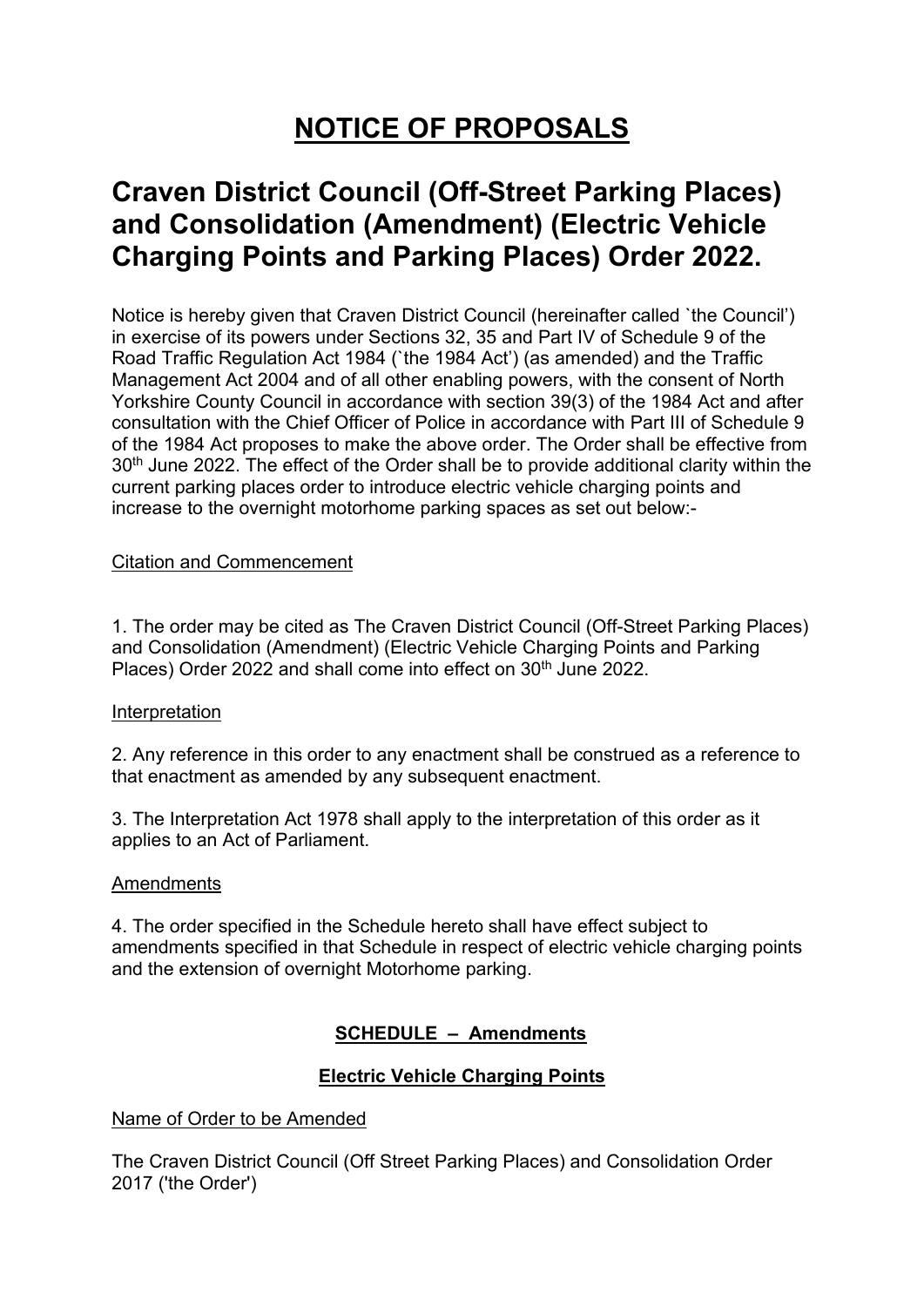#### Purpose of Amendment

The purpose of this amendment is to improve car park management by providing additional charging points for electric vehicles and additional overnight parking for Motorhomes. The amendment will aid the Council in its commitment in working towards becoming carbon neutral by 2030.

#### Extent of Amendment

Insert into the Order the following as Article 53

## **Additional Electric Vehicle Charging Points**

The Council shall approve the installation of 2 Fast electric vehicle charging points on Ashfield and 2 Rapid points on Coach Street, which shall be supplied and installed free of charge by our preferred partner.

The Council shall also install up to 3 points on North Street, 3 points on Milligan fields, 3 points on Community Centre and 3 points on Grasmere Drive car parks.

# **Parking Places**

#### Name of Order to be Amended

The Craven District Council (Off Street Parking Places) and Consolidation Order 2017 ('the Order')

#### Purpose of Amendment

The purpose of this amendment is to improve car park management by providing additional overnight parking for Motorhomes.

#### Extent of Amendment

Insert into the Order the following as Article 54

#### **Additional overnight Parking Places**

The Council shall approve an increase to the overnight motorhome parking spaces at Coach Street, Greenfoot and Ingleton Car Parks to a maximum of 5 parking spaces in line with the Council's parking strategy, whilst retaining these spaces as standard parking spaces in accordance with the Parking Places Order during the day.